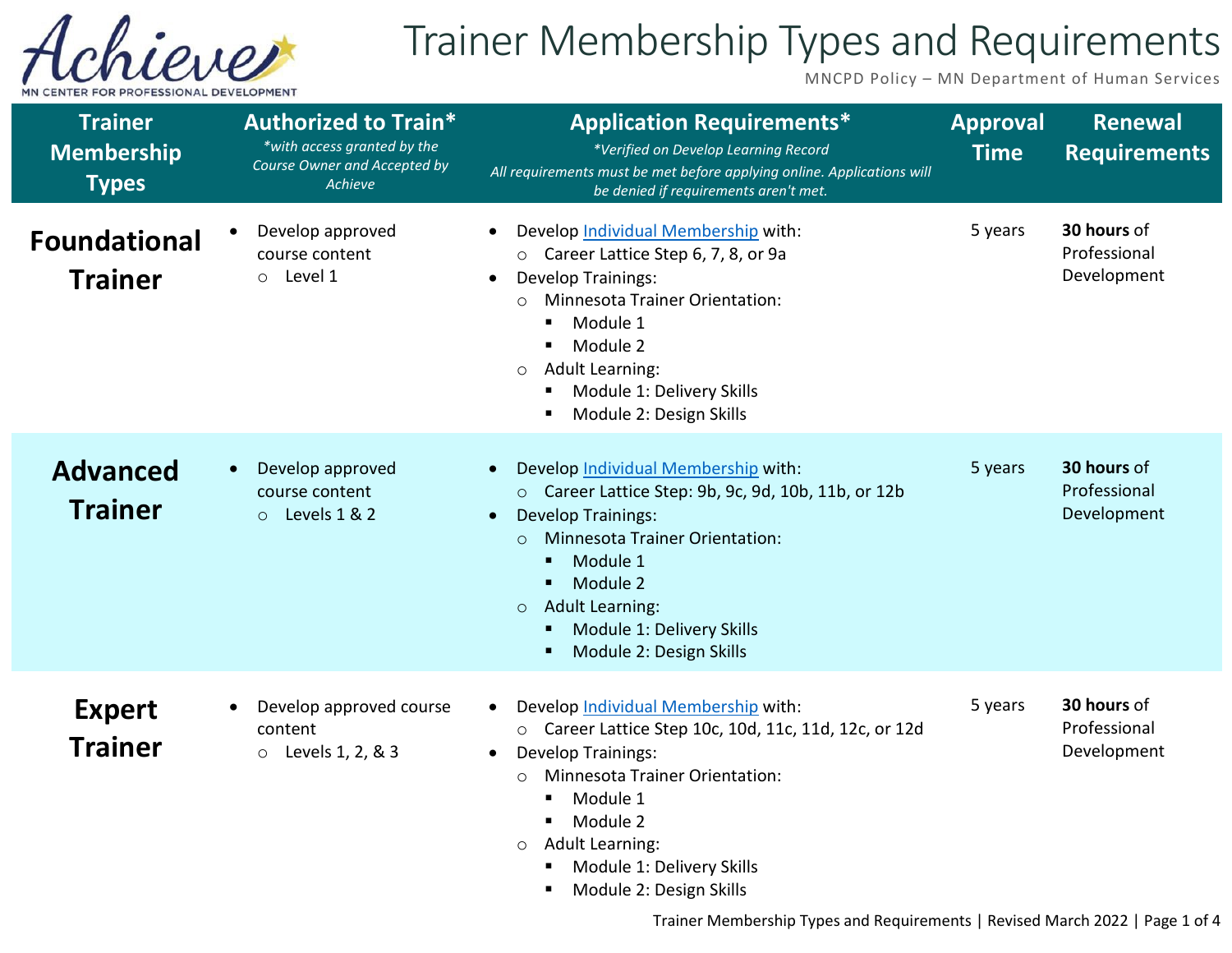| <b>Trainer</b><br><b>Membership</b><br><b>Types</b>                    | <b>Authorized to Train*</b><br>*with access granted by the<br>Course Owner and Accepted by<br>Achieve                                  | <b>Application Requirements*</b><br>*Verified on Develop Learning Record<br>All requirements must be met before applying online. Applications will<br>be denied if requirements aren't met.                                                                                                                                                                                                           | <b>Approval</b><br><b>Time</b> | Renewal<br><b>Requirements</b>                                          |
|------------------------------------------------------------------------|----------------------------------------------------------------------------------------------------------------------------------------|-------------------------------------------------------------------------------------------------------------------------------------------------------------------------------------------------------------------------------------------------------------------------------------------------------------------------------------------------------------------------------------------------------|--------------------------------|-------------------------------------------------------------------------|
| <b>Subject</b><br>Specific*<br><b>Trainer</b>                          | Develop approved course<br>content<br>$\circ$ Levels 1, 2, & 3<br>*K.C.F. area(s) based on<br>specific subject expertise               | Develop Individual Membership with<br>$\bullet$<br>Career Lattice Step 10a, 11a, or 12a or<br>$\circ$<br>Bachelor's Degree or<br>$\circ$<br><b>Professional License</b><br>$\circ$<br><b>Develop Trainings:</b><br>$\bullet$<br><b>Minnesota Trainer Orientation:</b><br>$\circ$<br>Module 1<br>Module 2<br><b>Adult Learning:</b><br>$\circ$<br>Module 1: Delivery Skills<br>Module 2: Design Skills | 5 years                        | 30 hours of<br>Professional<br>Development                              |
| <b>Subject</b><br><b>Specific</b><br><b>Trainer</b><br>(First Aid/CPR) | Develop approved course<br>content:<br>Provided to instructors<br>$\circ$<br>by American Red Cross<br>or American Heart<br>Association | Develop Individual Membership with<br>Valid First Aid/CPR Instructor Card from the<br>$\circ$<br>American Red Cross or American Heart Association<br><b>Develop Trainings:</b><br>$\bullet$<br><b>Minnesota Trainer Orientation:</b><br>$\circ$<br>Module 1<br>Module 2                                                                                                                               | 2 years                        | <b>Updated valid First</b><br>Aid/C.P.R.<br>Instructor<br>Certification |
| <b>Subject</b><br><b>Specific</b><br><b>Trainer</b><br>(C.A.R.S.)      | Develop approved course<br>content:<br>Owned by The Office of<br>$\circ$<br><b>Traffic Safety</b>                                      | Develop Individual Membership with<br>High School Diploma or GED<br>$\circ$<br>Valid C.A.R.S. Trainer Certificate<br>$\circ$                                                                                                                                                                                                                                                                          | 2 years                        | Updated valid<br>C.A.R.S. Trainer<br>Certificate                        |
| <b>State Partner</b><br><b>Trainer</b>                                 | Develop approved course<br>content:<br>Owned by your<br>$\circ$<br>employer (a state<br>partner agency).                               | Develop Individual Membership with<br>$\bullet$<br>Employment with a state partner agency shown as<br>$\circ$<br>Verified in Develop.                                                                                                                                                                                                                                                                 | 5 years                        | Continued verified<br>employment with a<br>state partner<br>agency.     |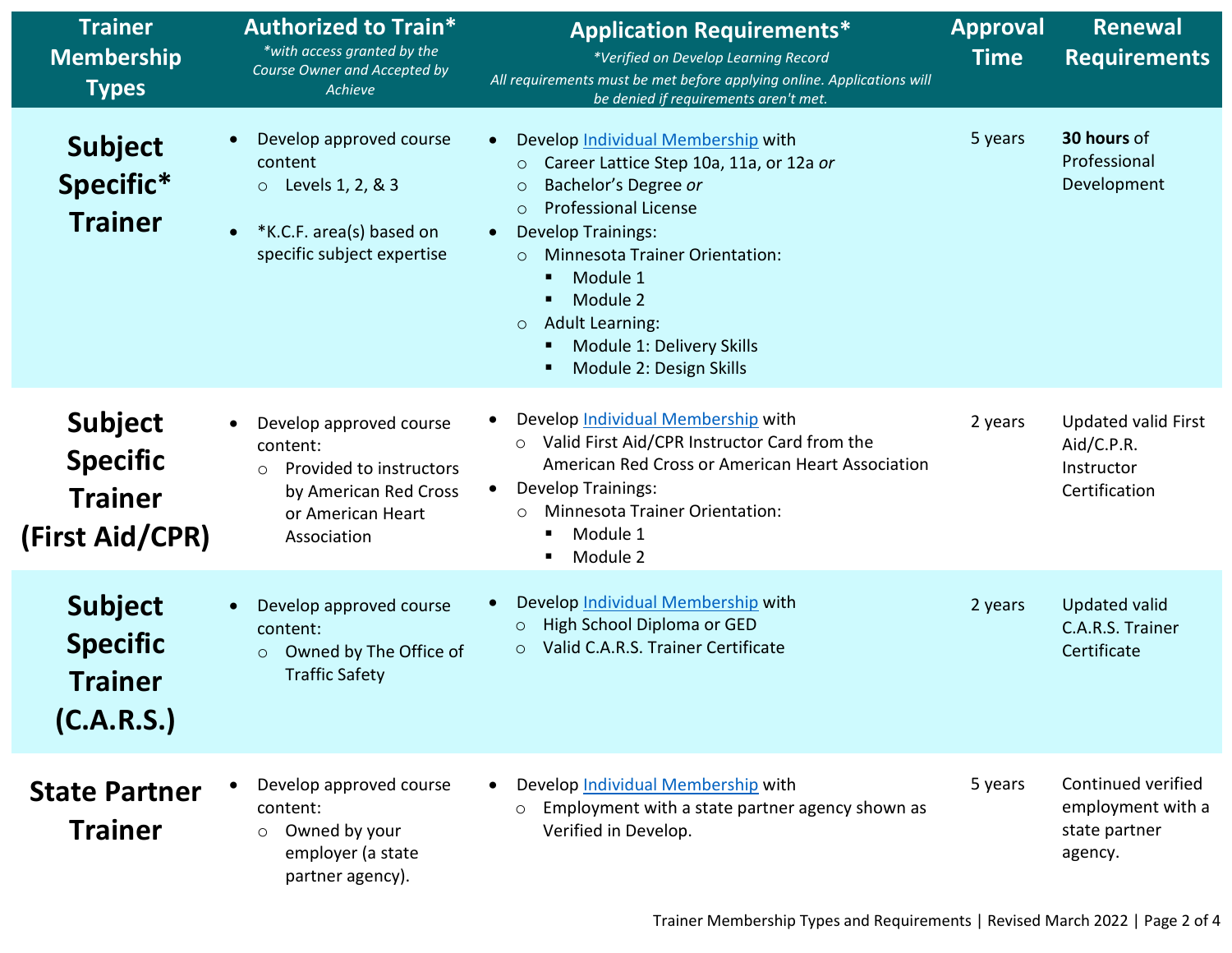| <b>Trainer</b><br><b>Membership</b><br><b>Types</b>            | <b>Authorized to Train*</b><br>*with access granted by the<br>Course Owner and Accepted by<br>Achieve                                           | <b>Application Requirements*</b><br>*Verified on Develop Learning Record<br>All requirements must be met before applying online. Applications will<br>be denied if requirements aren't met.                                                                                                                                                                                                                                                                                                               | <b>Approval</b><br><b>Time</b> | <b>Renewal</b><br><b>Requirements</b>                                                                    |
|----------------------------------------------------------------|-------------------------------------------------------------------------------------------------------------------------------------------------|-----------------------------------------------------------------------------------------------------------------------------------------------------------------------------------------------------------------------------------------------------------------------------------------------------------------------------------------------------------------------------------------------------------------------------------------------------------------------------------------------------------|--------------------------------|----------------------------------------------------------------------------------------------------------|
| <b>Native</b><br>American<br><b>Cultural</b><br><b>Trainer</b> | Develop approved course<br>content:<br>Owned by Minnesota<br>$\circ$<br><b>Tribal Resources for</b><br><b>Early Childhood Care</b><br>(MnTRECC) | Develop Individual Membership and<br>Must meet all MnTRECC approval criteria prior to<br>$\circ$<br>submitting Develop Trainer Membership<br>application. Visit MNTRECC's website for more<br>information.                                                                                                                                                                                                                                                                                                | 5 years                        | Updated Letter of<br>Assurance from<br><b>MnTRECC's Tribal</b><br><b>Training Advisory</b><br>Committee. |
| <b>Higher</b><br><b>Education</b><br><b>Trainer</b>            | Develop approved course<br>content:<br>Levels 1, 2, & 3<br>$\circ$                                                                              | Develop Individual Membership with:<br>Verified Degree in ECE/Child Development, or<br>$\circ$<br>closely related degree<br>Currently employed* as higher education faculty at an<br>$\bullet$<br>accredited college/university<br>Part Time<br>$\circ$<br><b>Full Time</b><br>$\circ$<br>Adjunct<br>$\circ$<br><b>Professor Emeritus Status</b><br>$\bigcirc$<br>*Employment can be verified in Develop or presented<br>via the school website or letter from the school<br>including school letterhead. | 5 years                        | Continued verified<br>employment with<br>an institute of<br>higher education.                            |